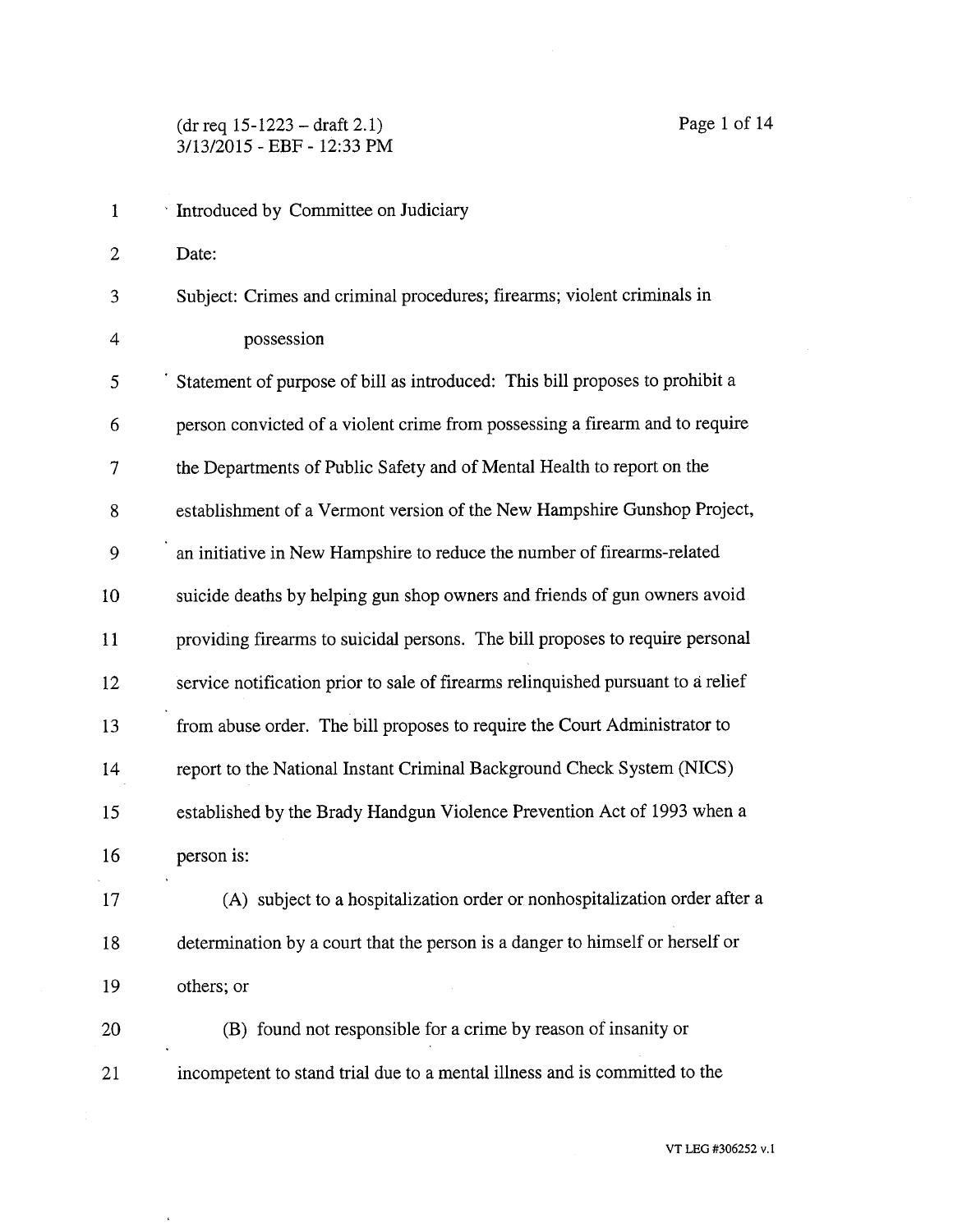## (dr req 15-1223 —draft 2.1) Page 2 of 14 3/13/2015 - EBF - 12:33 PM

| 1              | Department of Mental Health after a determination by a court that the person is |
|----------------|---------------------------------------------------------------------------------|
| $\overline{2}$ | a danger to himself or herself or others.                                       |
| 3              | The proposal permits the person to petition the Court to order that his or her  |
| 4              | name be removed from the NICS system after three years if the Court finds       |
| 5              | that the person is no longer a danger to himself or herself or others.          |
|                |                                                                                 |
|                |                                                                                 |
| 6              | An act relating to possession of firearms                                       |
| 7              | It is hereby enacted by the General Assembly of the State of Vermont:           |
| 8              | Sec. 1. 13 V.S.A. § 4017 is added to read:                                      |
| 9              | § 4017. PERSONS PROHIBITED FROM POSSESSING FIREARMS;                            |
| 10             | <b>CONVICTION OF VIOLENT CRIME</b>                                              |
| 11             | (a) A person shall not possess a firearm if the person has been convicted of    |
| 12             | a violent crime.                                                                |
| 13             | (b) A person who violates this section shall be imprisoned not more than        |
| 14             | two years or fined not more than \$1,000.00, or both.                           |
| 15             | (c) This section shall not apply to a person who is exempt from federal         |
| 16             | firearms restrictions under 18 U.S.C. § 925(c).                                 |
| 17             | (d) As used in this section:                                                    |
| 18             | $(1)(A)$ "Firearm" means:                                                       |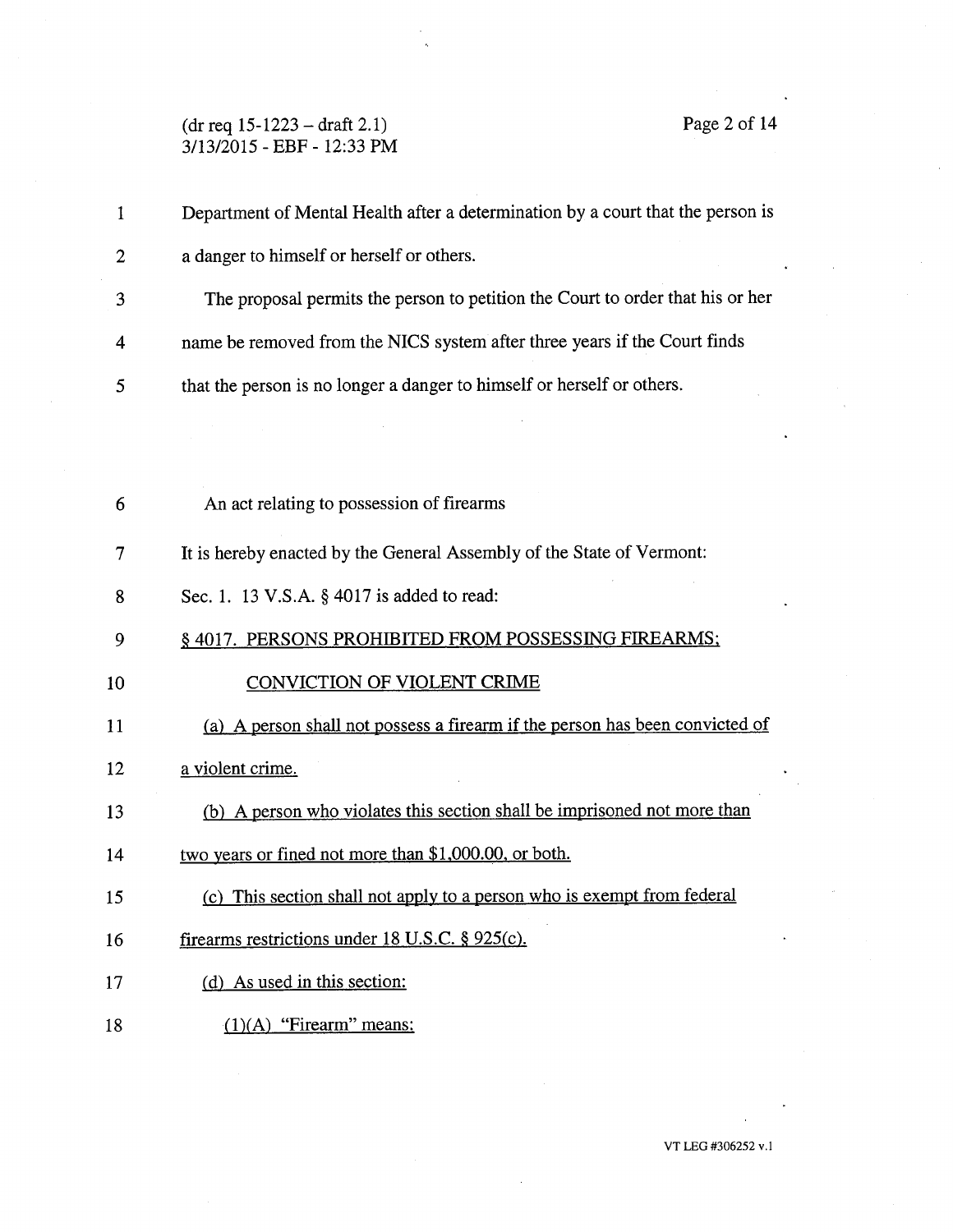# (dr req 15-1223 — draft 2.1) Page 3 of 14 3/13/2015 - EBF - 12:33 PM

| $\mathbf{1}$ | (i) any weapon (including a starter gun) which will or is designed             |
|--------------|--------------------------------------------------------------------------------|
| 2            | to or may readily be converted to expel a projectile by the action of an       |
| 3            | explosive;                                                                     |
| 4            | (ii) the frame or receiver of any such weapon; or                              |
| 5            | (iii) any firearm muffler or firearm silencer.                                 |
| 6            | (B) "Firearm" shall not include an antique firearm.                            |
| 7            | (2) "Antique firearm" means:                                                   |
| 8            | (A) Any firearm (including any firearm with a matchlock, flintlock,            |
| 9            | percussion cap, or similar type of ignition system) manufactured in or before  |
| 10           | 1898.                                                                          |
| 11           | (B) Any replica of any firearm described in subdivision (A) of this            |
| 12           | subdivision $(2)$ if the replica:                                              |
| 13           | (i) is not designed or redesigned for using rimfire or conventional            |
| 14           | centerfire fixed ammunition; or                                                |
| 15           | (ii) uses rimfire or conventional centerfire fixed ammunition that             |
| 16           | is no longer manufactured in the United States and which is not readily        |
| 17           | available in the ordinary channels of commercial trade.                        |
| 18           | (C) Any muzzle loading rifle, muzzle loading shotgun, or muzzle                |
| 19           | loading pistol which is designed to use black powder or a black powder         |
| 20           | substitute and which cannot use fixed ammunition. As used in this subdivision  |
| 21           | (C), "antique firearm" shall not include a weapon which incorporates a firearm |
|              |                                                                                |
|              |                                                                                |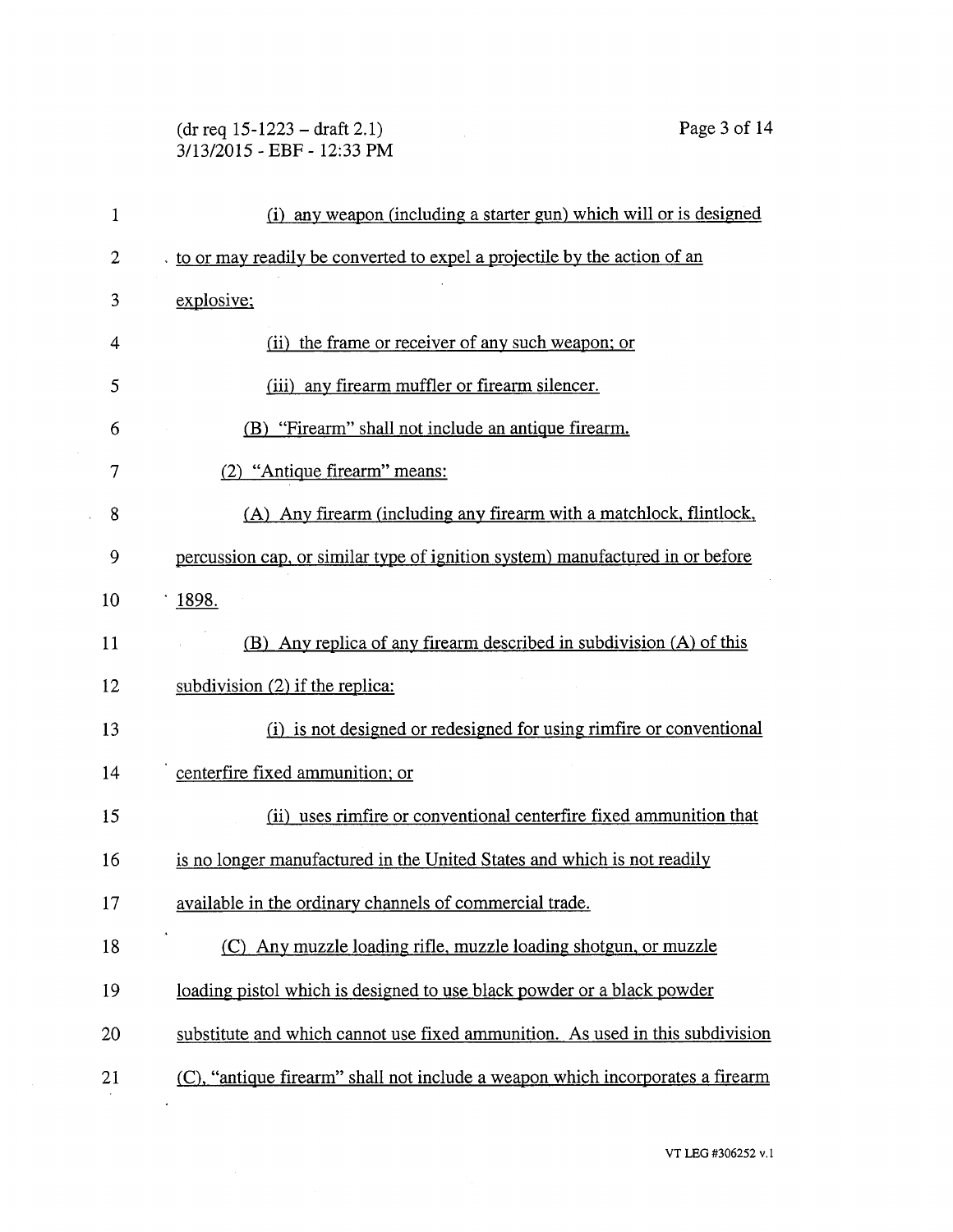(dr req 15-1223 — draft 2.1) Page 4 of 14 3/13/2015 - EBF - 12:33 PM

| 1  | frame or receiver, a firearm which is converted into a muzzle loading weapon,     |
|----|-----------------------------------------------------------------------------------|
| 2  | or any muzzle loading weapon which can be readily converted to fire fixed         |
| 3  | ammunition by replacing the barrel, bolt, breechblock, or any combination         |
| 4  | thereof.                                                                          |
| 5  | (3) "Violent crime" means:                                                        |
| 6  | $(A)(i)$ A listed crime as defined in subdivision 5301(7) of this title           |
| 7  | other than:                                                                       |
| 8  | lewd or lascivious conduct as defined in section 2601 of this<br>(D               |
| 9  | title:                                                                            |
| 10 | (II) recklessly endangering another person as defined in section                  |
| 11 | 1025 of this title;                                                               |
| 12 | (III) operating a vehicle under the influence of intoxicating                     |
| 13 | liquor or other substance with either death or serious bodily injury resulting as |
| 14 | defined in 23 V.S.A. § $1210(f)$ and (g);                                         |
| 15 | careless or negligent operation resulting in serious bodily<br>(IV)               |
| 16 | injury or death as defined in $23 \text{ V.S.A.}$ \$1091(b);                      |
| 17 | (V) leaving the scene of an accident resulting in serious bodily                  |
| 18 | injury or death as defined in 23 V.S.A. § 1128(b) or (c);                         |
| 19 | (VI) a misdemeanor violation of chapter 28 of this title, relating                |
| 20 | to abuse, neglect, and exploitation of vulnerable adults; or                      |

VT LEG #306252 v.1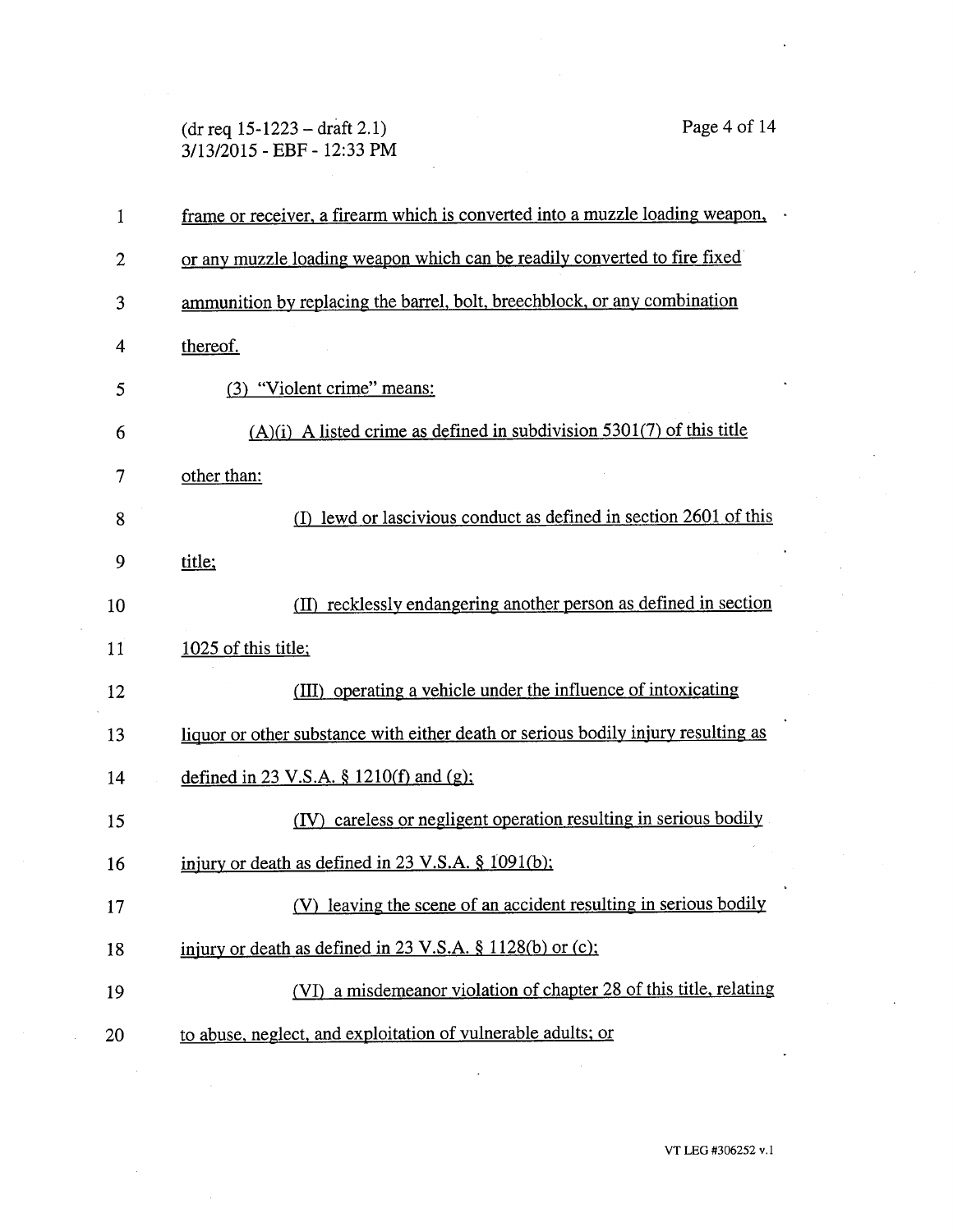(dr req 15-1223 — draft 2.1) Page 5 of 14 3/13/2015 - EBF - 12:33 PM

 $\sim$ 

 $\bar{\mathcal{A}}$ 

 $\ddot{\phantom{1}}$ 

J.

| $\mathbf{1}$   | (ii) a comparable offense and sentence in another jurisdiction if                  |
|----------------|------------------------------------------------------------------------------------|
| $\overline{2}$ | the offense prohibits the person from possessing a firearm under 18 U.S.C.         |
| 3              | \$922(g)(1).                                                                       |
| 4              | (B) An offense involving sexual exploitation of children in violation              |
| 5              | of chapter 64 of this title, or a comparable offense and sentence in another       |
| 6              | jurisdiction if the offense prohibits the person from possessing a firearm under   |
| 7              | 18 U.S.C. § $922(g)(1)$ .                                                          |
| 8              | (C) A violation of 18 V.S.A. $\S$ 4231(b)(2), (b)(3), or (c) (selling,             |
| 9              | dispensing, or trafficking cocaine); $4232(b)(2)$ or (b)(3) (selling or dispensing |
| 10             | LSD); $4233$ (b)(2), (b)(3), or (c) (selling, dispensing, or trafficking heroin);  |
| 11             | $4234(b)(2)$ or $(b)(3)$ (selling or dispensing depressants, stimulants, and       |
| 12             | narcotics); $4234a(b)(2)$ , (b)(3), or (c) (selling, dispensing, or trafficking    |
| 13             | methamphetamine); $4235(c)(2)$ or $(c)(3)$ (selling or dispensing hallucinogenic   |
| 14             | drugs); $4235a(b)(2)$ or $(b)(3)$ (selling or dispensing Ecstasy), or a comparable |
| 15             | offense and sentence in another jurisdiction if the offense prohibits the person   |
| 16             | from possessing a firearm under 18 U.S.C. $\S 922(g)(1)$ .                         |
| 17             | (D) a conviction of possession with intent to distribute a controlled              |
| 18             | substance other than marijuana in another jurisdiction if the offense prohibits    |
| 19             | the person from possessing a firearm under 18 U.S.C. $\S 922(g)(1)$ .              |

 $\bar{\mathcal{A}}$ 

 $\sim 40$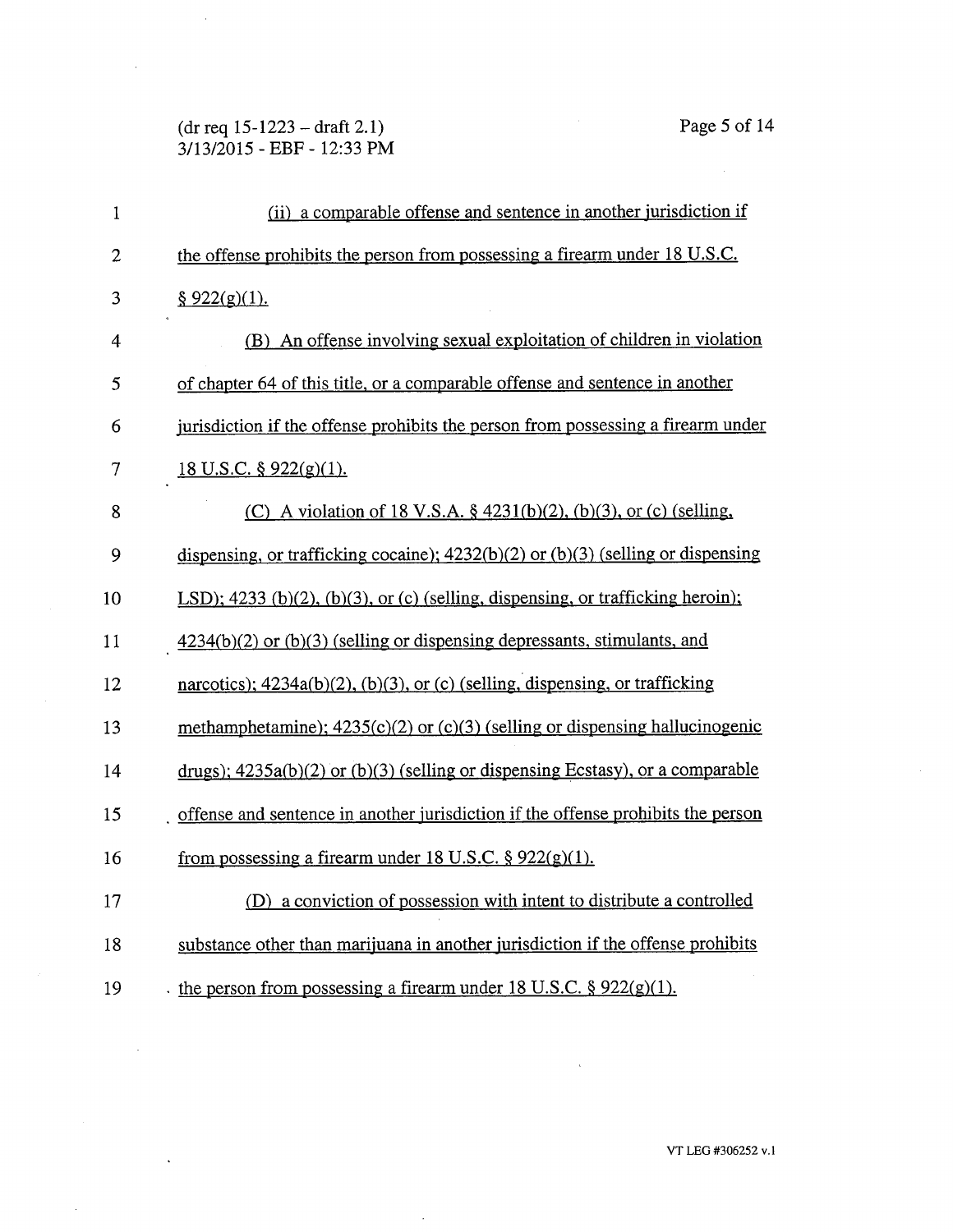(dr req 15-1223 — draft 2.1) Page 6 of 14 3/13/2015 - EBF - 12:33 PM

| $\mathbf{1}$   | Sec. 2. $20 \text{ V.S.A. }$ § 2307 is amended to read:                            |
|----------------|------------------------------------------------------------------------------------|
| $\overline{c}$ | § 2307. FIREARMS RELINQUISHED PURSUANT TO RELIEF FROM                              |
| 3              | ABUSE ORDER; STORAGE; FEES; RETURN                                                 |
| 4              | * * *                                                                              |
| 5              | $(g)(1)$ A law enforcement agency, an approved federally licensed firearms         |
| 6              | dealer, or any other person that takes possession of firearms, ammunition, or      |
| 7              | weapons for storage purposes pursuant to this section shall not release the        |
| 8              | items to the owner without a court order unless the items are to be sold           |
| 9              | pursuant to subdivision $(2)(A)$ of this subsection. If a court orders the release |
| 10             | of firearms, ammunition, or weapons stored under this section, the law             |
| 11             | enforcement agency or firearms dealer in possession of the items shall make        |
| 12             | them available to the owner within three business days of receipt of the order     |
| 13             | and in a manner consistent with federal law. The Supreme Court may                 |
| 14             | promulgate rules under 12 V.S.A. § 1 for judicial proceedings under this           |
| 15             | subsection.                                                                        |
| 16             | $(2)(A)(i)$ If the owner fails to retrieve the firearm, ammunition, or             |
| 17             | weapon and pay the applicable storage fee within 90 days of the court order        |
| 18             | releasing the items, the firearm, ammunition, or weapon may be sold for fair       |
| 19             | market value. Title to the items shall pass to the law enforcement agency or       |
| 20             | firearms dealer for the purpose of transferring ownership.                         |

 $\sim$   $\sim$ 

 $\mathcal{L}_{\text{max}}$  and  $\mathcal{L}_{\text{max}}$  . The  $\mathcal{L}_{\text{max}}$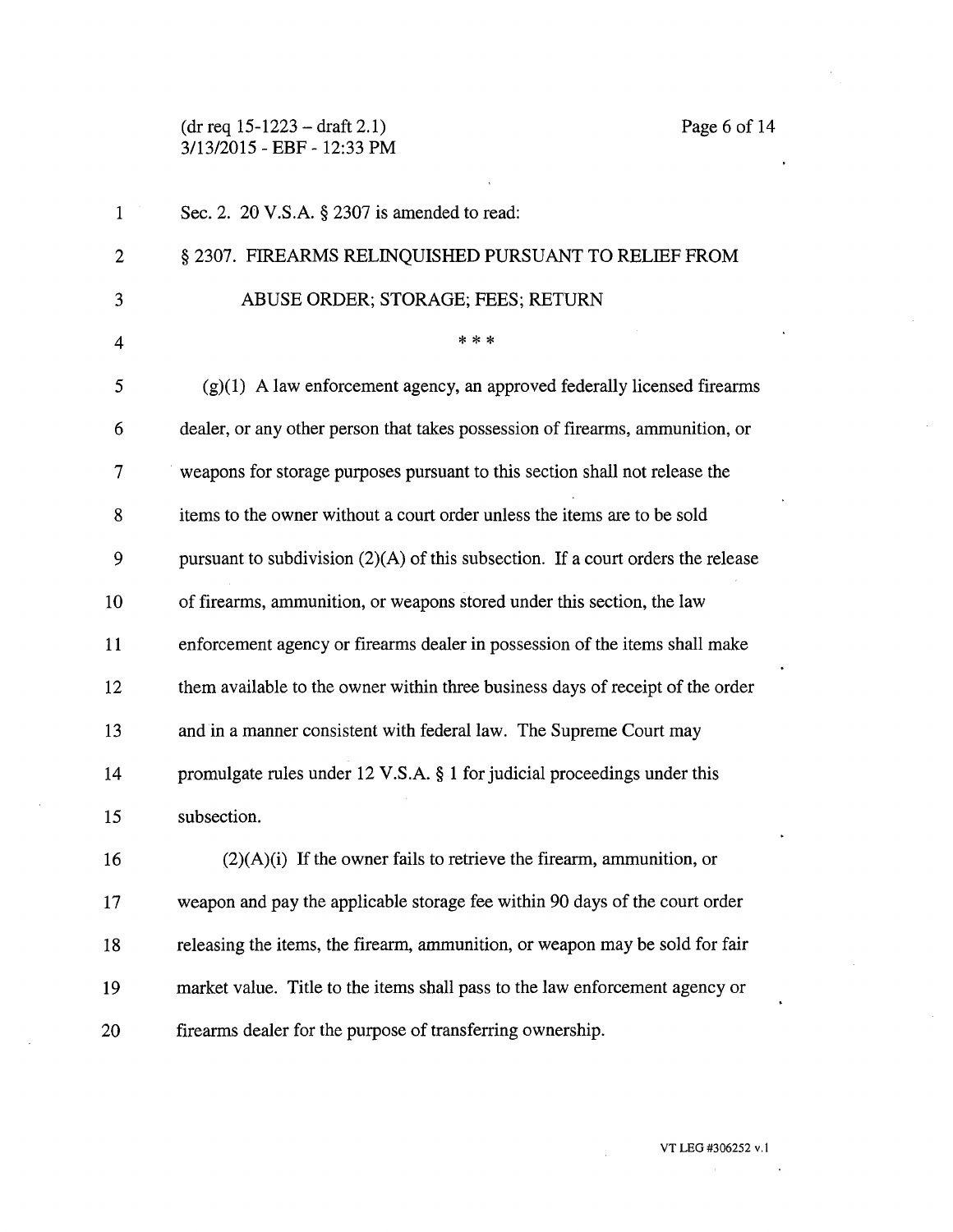## (dr req 15-1223 — draft 2.1) Page 7 of 14 3/13/2015 - EBF - 12:33 PM

 $\ddot{\phantom{0}}$ 

 $\hat{\theta}$ 

| $\mathbf 1$    | (ii) The law enforcement agency or approved firearms dealer shall                    |
|----------------|--------------------------------------------------------------------------------------|
| $\overline{2}$ | make a reasonable effort to notify the owner of the sale before it occurs. In no     |
| 3              | event shall the sale occur until after the court issues a final relief from abuse    |
| 4              | order pursuant to 15 V.S.A. § 1103.                                                  |
| 5              | (iii) As used in this subdivision $(2)(A)$ , "reasonable effort" shall               |
| 6              | include providing notice to the owner at least 21 days prior to the date of the      |
| 7              | sale via first class mail, certified restricted delivery mean notice shall be served |
| 8              | as provided for in the Vermont Rules of Civil Procedure.                             |
| 9              | * * *                                                                                |
| 10             | Sec. 3. REPORT; NEW HAMPSHIRE GUNSHOP PROJECT                                        |
| 11             | (a) On or before December 15, 2015, the Departments of Public Safety and             |
| 12             | of Mental Health shall report to the Senate and House Committees on                  |
| 13             | Judiciary, the Senate Committee on Health and Welfare, and the House                 |
| 14             | Committee on Human Services on the establishment of a Vermont version of             |
| 15             | the New Hampshire Gunshop Project.                                                   |
| 16             | (b) The report required by this section shall include the following                  |
| 17             | provisions:                                                                          |
| 18             | (1) A review of the methods and strategies the New Hampshire Gun                     |
| 19             | Shop Project employs to help gunshop owners avoid selling firearms to                |
| 20             | suicidal people.                                                                     |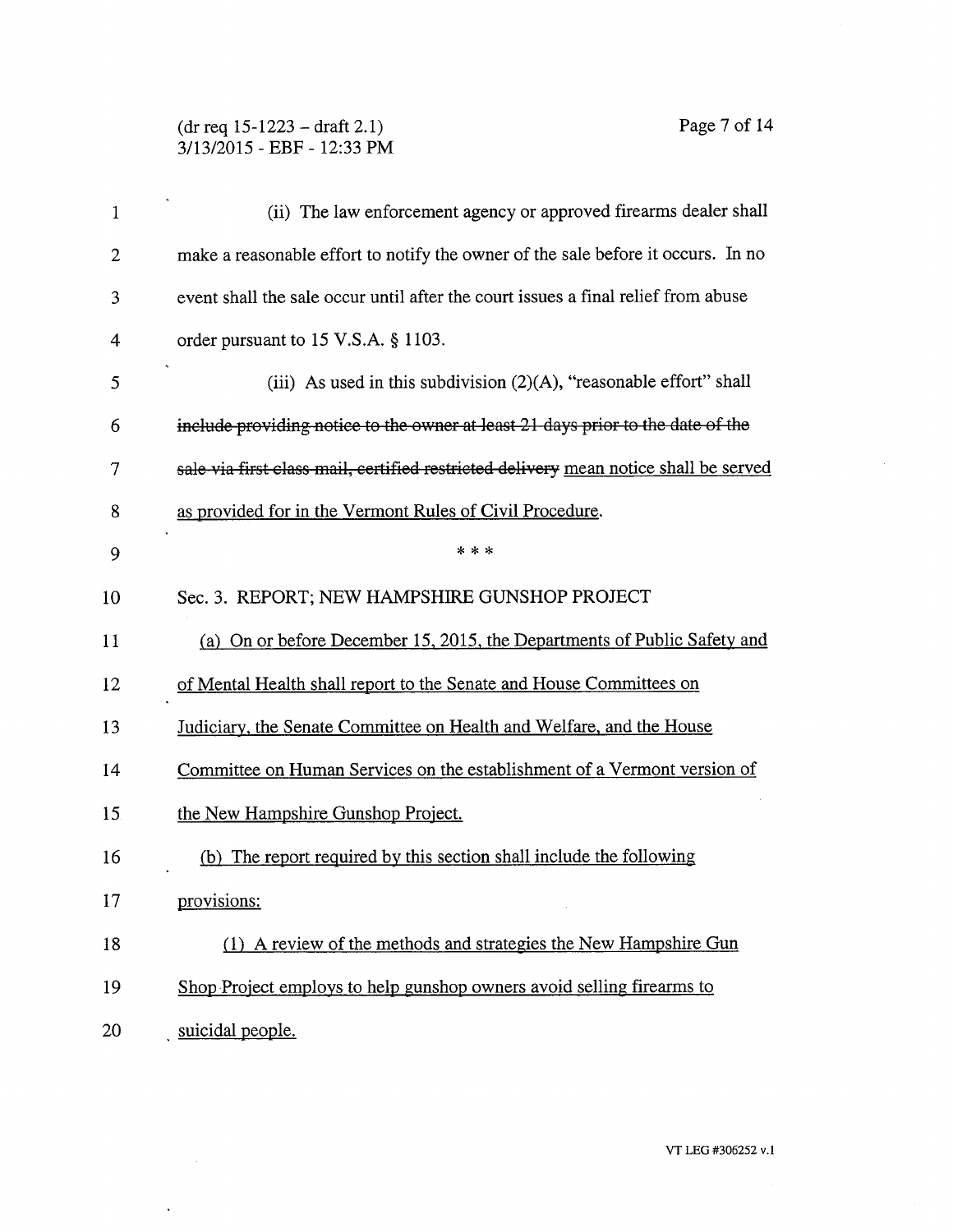# (dr req 15-1223 — draft 2.1) Page 8 of 14 3/13/2015 - EBF - 12:33 PM

 $\hat{\boldsymbol{\epsilon}}$ 

| $\mathbf 1$ | (2) A description of the manner in which suicide prevention outreach                   |
|-------------|----------------------------------------------------------------------------------------|
| 2           | information can be transmitted to gun owners and friends of gun owners at gun          |
| 3           | shops, gun ranges, and gun shows.                                                      |
| 4           | (3) An analysis of whether the New Hampshire Gun Shop Project could                    |
| 5           | be effectively implemented in Vermont to reduce the number of suicide deaths           |
| 6           | by gunshot in this State.                                                              |
| 7           | (c) For purposes of developing the report required by this section, the                |
| 8           | Departments of Public Safety and of Mental Health shall consult with:                  |
| 9           | (1) The Vermont Suicide Prevention Coalition.                                          |
| 10          | (2) Principals in the New Hampshire Gun Shop Project.                                  |
| 11          | (3) The Vermont Federation of Sportsmen's Clubs, and other firearms                    |
| 12          | owners organizations.                                                                  |
| 13          | (4) Gun shop owners and other firearms retailers.                                      |
| 14          | (5) Any other parties that may assist in preparing the report.                         |
| 15          | Sec. 4. 13 V.S.A. § 4824 is added to read:                                             |
| 16          | § 4824. REPORTING; NATIONAL INSTANT CRIMINAL                                           |
| 17          | <b>BACKGROUND CHECK SYSTEM</b>                                                         |
| 18          | (a) If the Court finds that a person is a person in need of treatment pursuant $\cdot$ |
| 19          | to section 4822 of this title, the Court Administrator shall within 24 hours           |
| 20          | report the name of the person subject to the order to the National Instant             |
| 21          | Criminal Background Check System, established by Section 103 of the Brady              |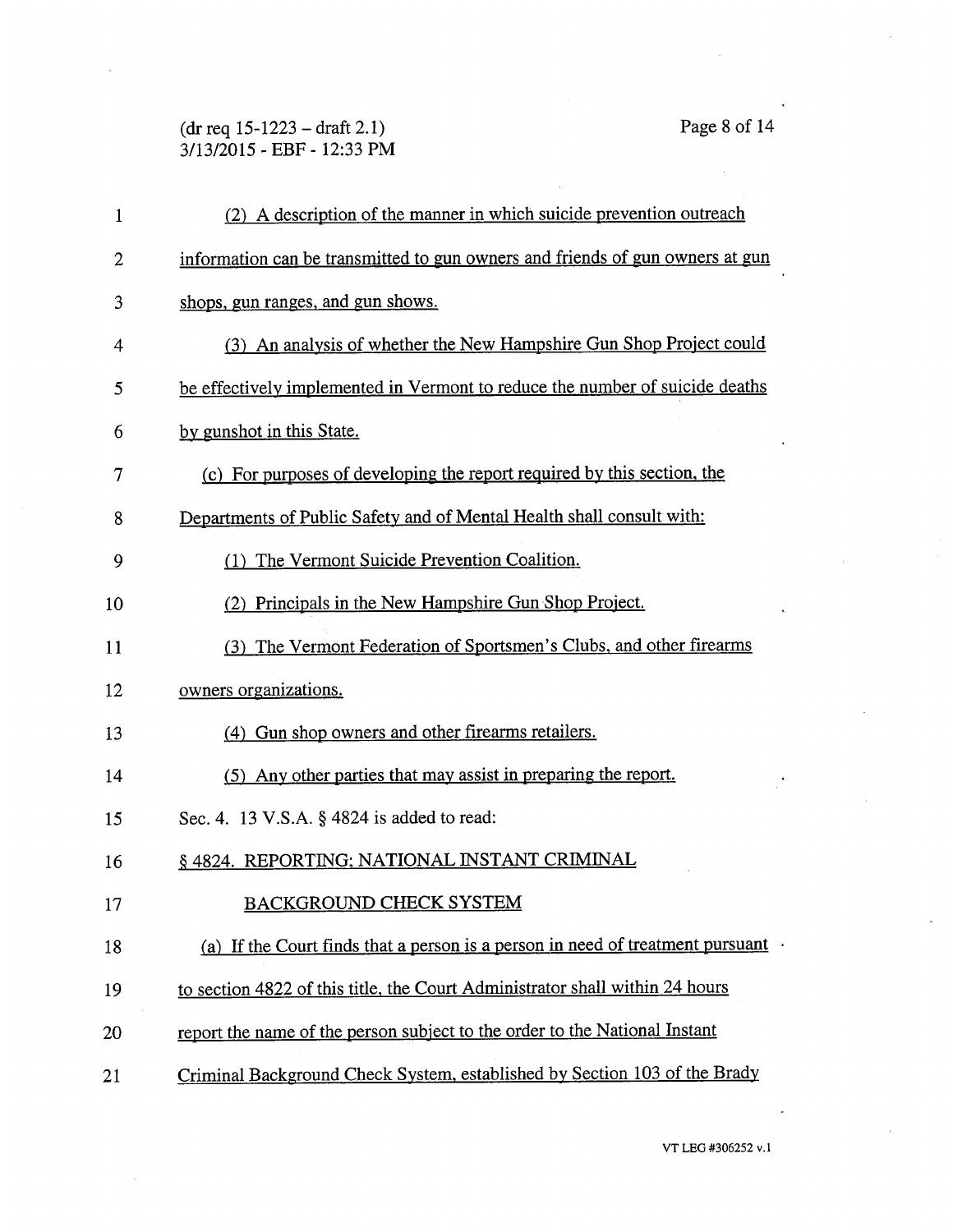(dr req 15-1223 — draft 2.1) Page 9 of 14 3/13/2015 - EBF - 12:33 PM

 $\sim$   $\sim$ 

 $\ddot{\phantom{0}}$ 

| 1              | Handgun Violence Prevention Act of 1993. The report shall include only                       |
|----------------|----------------------------------------------------------------------------------------------|
| $\overline{2}$ | information sufficient to identify the person, the reason for the report, and a              |
| 3              | statement that the report is made in accordance with 18 U.S.C. $\S 922(g)(4)$ .              |
| $\overline{4}$ | (b) A report required by this section shall be submitted not with standing                   |
| 5              | 18 V.S.A. § 7103 or any other provision of law.                                              |
| 6              | (c) A report required by this section is confidential and exempt from public                 |
| 7              | inspection and copying under the Public Records Act. The report shall not be                 |
| 8              | used for any purpose other than for submission to the National Instant Criminal              |
| 9              | Background Check System pursuant to this section, where it may be used for                   |
| 10             | any purpose permitted by federal law, including in connection with the                       |
| 11             | issuance of a firearm-related permit or license.                                             |
| 12             | Sec. 5. 18 V.S.A. § 7103 is amended to read:                                                 |
| 13             | § 7103. DISCLOSURE OF INFORMATION                                                            |
| 14             | (a) All certificates, applications, records, and reports, other than an order of             |
| 15             | a court made for the purposes of this part of this title, and directly or indirectly         |
| 16             | identifying a patient or former patient or an individual whose hospitalization or            |
| 17             | care has been sought or provided under this part, together with clinical                     |
| 18             | information relating to such persons shall be kept confidential and shall not be             |
| 19             | disclosed by any person except insofar:                                                      |
| 20             | (1) as the individual identified, the individual's health care agent under                   |
| 21             | section 5264 of this title, or the individual's legal guardian, if any $(0.67, 0.07)$ if the |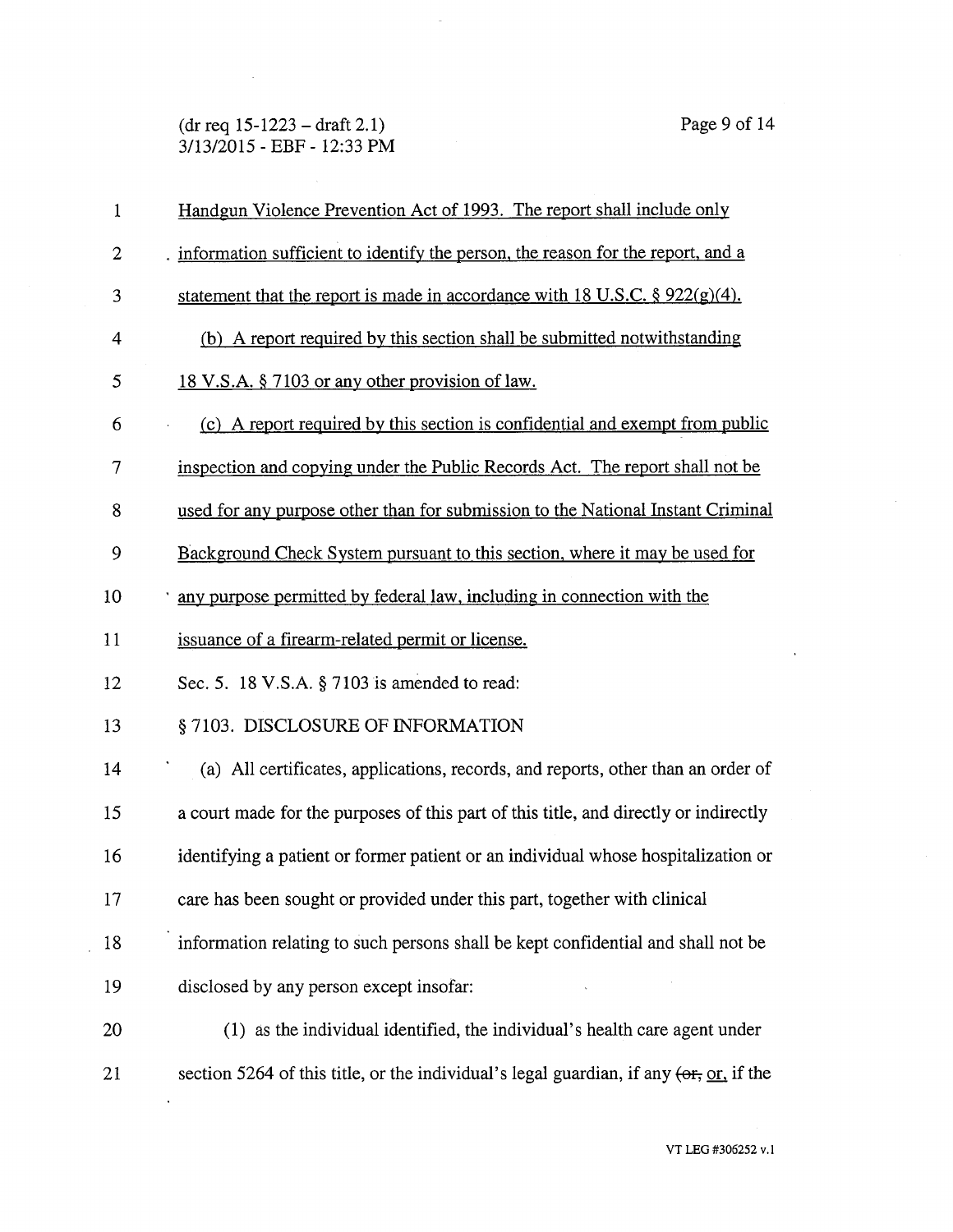(dr req 15-1223 — draft 2.1) Page 10 of 14 3/13/2015 - EBF - 12:33 PM

 $\sim$ 

| $\mathbf{1}$   | individual is an unemancipated minor, his or her parent or legal guardian),        |
|----------------|------------------------------------------------------------------------------------|
| $\overline{2}$ | guardian shall consent in writing; or                                              |
| 3              | (2) as disclosure may be necessary to carry out any of the provisions of           |
| 4              | this part; or                                                                      |
| 5              | (3) as a court may direct upon its determination that disclosure is                |
| 6              | necessary for the conduct of proceedings before it and that failure to make        |
| 7              | disclosure would be contrary to the public interest; or                            |
| 8              | (4) as the disclosure is made to comply with the reporting requirements            |
| 9              | of section 7617a of this title or 13 V.S.A. § 4824.                                |
| 10             | * * *                                                                              |
| 11             | Sec. 6. 18 V.S.A. § 7617a is added to read:                                        |
| 12             | § 7617a. REPORTING; NATIONAL INSTANT CRIMINAL                                      |
| 13             | <b>BACKGROUND CHECK SYSTEM</b>                                                     |
| 14             | (a) If the Court issues a hospitalization order pursuant to subdivision            |
| 15             | $7617(b)(1)$ or (2) of this title or a nonhospitalization order pursuant to        |
| 16             | subdivision 7617(b)(3), the Court Administrator shall within 24 hours report       |
| 17             | the name of the person subject to the order to the National Instant Criminal       |
| 18             | Background Check System, established by Section 103 of the Brady Handgun           |
| 19             | Violence Prevention Act of 1993. The report shall include only information         |
| 20             | sufficient to identify the person, the reason for the report, and a statement that |
| 21             | the report is made in accordance with 18 U.S.C. $\S 922(g)(4)$ .                   |

VT LEG #306252 v.1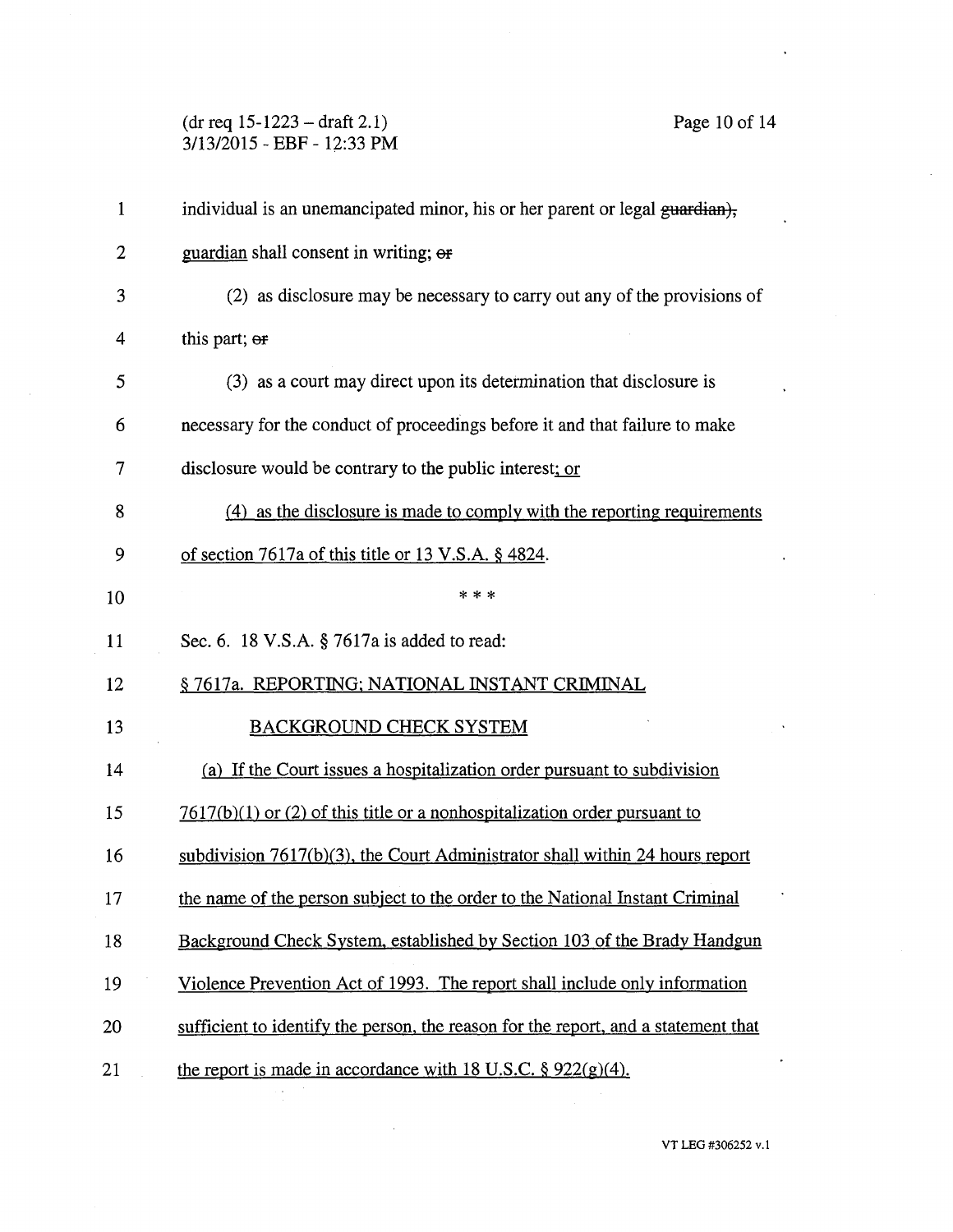(dr req 15-1223 — draft 2.1) Page 11 of 14 3/13/2015 - EBF - 12:33 PM

 $\mathbf{1}$ (b) A report required by this section shall be submitted notwithstanding 2 7103 of this title or any other provision of law. 3 (c) A report required by this section is confidential and exempt from public 4 inspection and copying under the Public Records Act. The report shall not be used for any purpose other than for submission to the National Instant Criminal 5 Background Check System pursuant to this section, where it may be used for 6 7 any purpose permitted by federal law, including in connection with the 8 issuance of a firearm-related permit or license. 9 Sec. 7. 13 V.S.A. § 4825 is added to read: 10 § 4825. PERSONS PROHIBITED BY FEDERAL LAW FROM 11 POSSESSING FIREARMS DUE TO MENTAL ILLNESS; 12 PETITION FOR RELIEF FROM DISABILITY 13 (a) A person who is prohibited from possessing firearms by 18 U.S.C. 14 § 922(g)(4) may petition the Court for an order that the person be relieved 15 . from the firearms disability imposed by that section. The petitioner shall 16 provide notice of the petition to the State's Attorney or the Attorney General, 17 who shall be the respondent in the matter. 18 (b) In determining a petition filed under this section, the Court shall 19 • consider: 20 (1) the circumstances regarding the firearms disabilities imposed on the 21 person by 18 U.S.C. § 922(g)(4);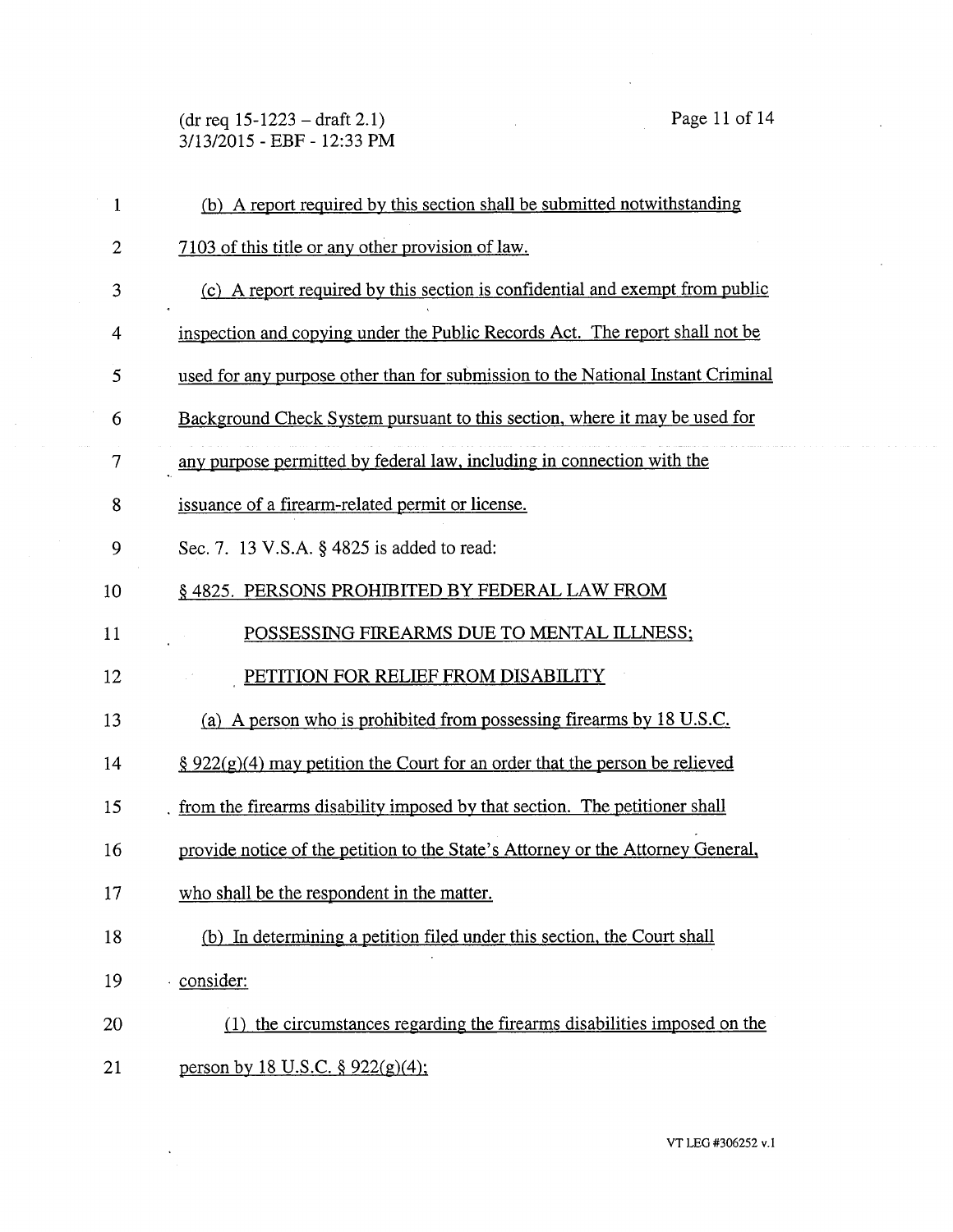(dr req 15-1223 — draft 2.1) Page 12 of 14 3/13/2015 - EBF - 12:33 PM

| 1              | (2) the petitioner's record, including his or her mental health and              |
|----------------|----------------------------------------------------------------------------------|
| $\overline{2}$ | criminal history records; and                                                    |
| 3              | (3) the petitioner's reputation, as demonstrated by character witness            |
| 4              | statements, testimony, or other character evidence.                              |
| 5              | (c) The Court shall grant a petition filed under this section if it finds that   |
| 6              | the petitioner has demonstrated by a preponderance of the evidence that:         |
| 7              | (1) at least three years have elapsed since the date that the person was         |
| 8              | last in the custody of the Department of Mental Health;                          |
| 9              | (2) the person will not be likely to act in a manner dangerous to public         |
| 10             | safety; and                                                                      |
| 11             | (3) granting the relief will not be contrary to the public interest.             |
| 12             | (d) If a petition filed under this section is granted, the Court shall enter an  |
| 13             | order declaring that the basis under which the person was prohibited from        |
| 14             | possessing firearms by 18 U.S.C. § 922(g)(4) no longer applies. The Court        |
| 15             | shall inform the Federal Bureau of Investigation, the U.S. Attorney General,     |
| 16             | and the National Instant Criminal Background Check System of its decision.       |
| 17             | (e) If the Court denies the petition, the petitioner may appeal the denial to    |
| 18             | the Vermont Supreme Court. The appeal shall be on the record, and the            |
| 19             | Supreme Court may review the record de novo.                                     |
| 20             | (f) If the Court denies a petition filed under this section, no further petition |
| 21             | shall be filed by the person for at least three years.                           |

 $\ddot{\phantom{0}}$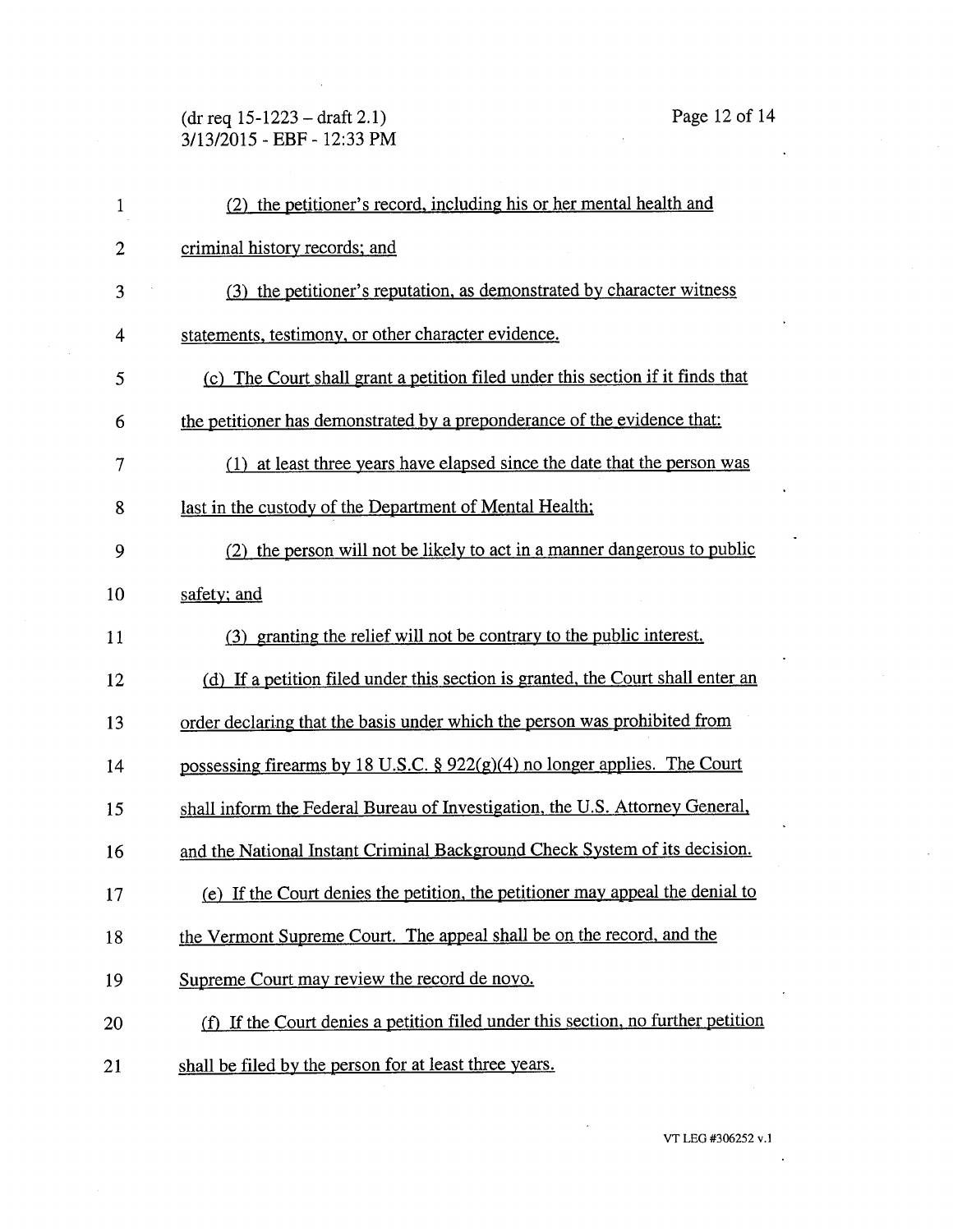(dr req 15-1223 — draft 2.1) Page 13 of 14 3/13/2015 - EBF - 12:33 PM

| $\mathbf{1}$   | Sec. 8. REPORTING; DEPARTMENT OF MENTAL HEALTH; COURT                              |
|----------------|------------------------------------------------------------------------------------|
| $\overline{2}$ | <b>ADMINISTRATOR</b>                                                               |
| 3              | (a) The Department of Mental Health shall report to the Court                      |
| 4              | Administrator on or before October 1, 2015 the names of all persons under the      |
| 5              | custody of the Department on that date who have been subject to a                  |
| 6              | hospitalization order issued pursuant to 18 V.S.A. $\S$ 7617(b)(1) or (2), a       |
| 7              | nonhospitalization order issued pursuant to 18 V.S.A. $\S$ 7617(b)(3), or an order |
| 8              | that a person is a person in need of treatment pursuant to 13 V.S.A. $\S$ 4822.    |
| 9              | The Court Administrator shall report the names provided pursuant to this           |
| 10             | section to the National Instant Criminal Background Check System,                  |
| 11             | established by Section 103 of the Brady Handgun Violence Prevention Act of         |
| 12             | 1993. The report shall include only information sufficient to identify the         |
| 13             | person, the reason for the report, and a statement that the report is made in      |
| 14             | accordance with 18 U.S.C. $\S$ 922(g)(4).                                          |
| 15             | (b) Reports required by this section shall be submitted not with standing          |
| 16             | 18 V.S.A. § 7103 or any other provision of law.                                    |
| 17             | (c) A report required by this section is confidential and exempt from public       |
| 18             | inspection and copying under the Public Records Act. The report shall not be       |
| 19             | used for any purpose other than for submission to the National Instant Criminal    |
| 20             | Background Check System pursuant to this section, where it may be used for         |

 $\bar{\beta}$ 

 $\ddot{\phantom{a}}$ 

 $\sim$ 

 $\hat{\boldsymbol{\beta}}$